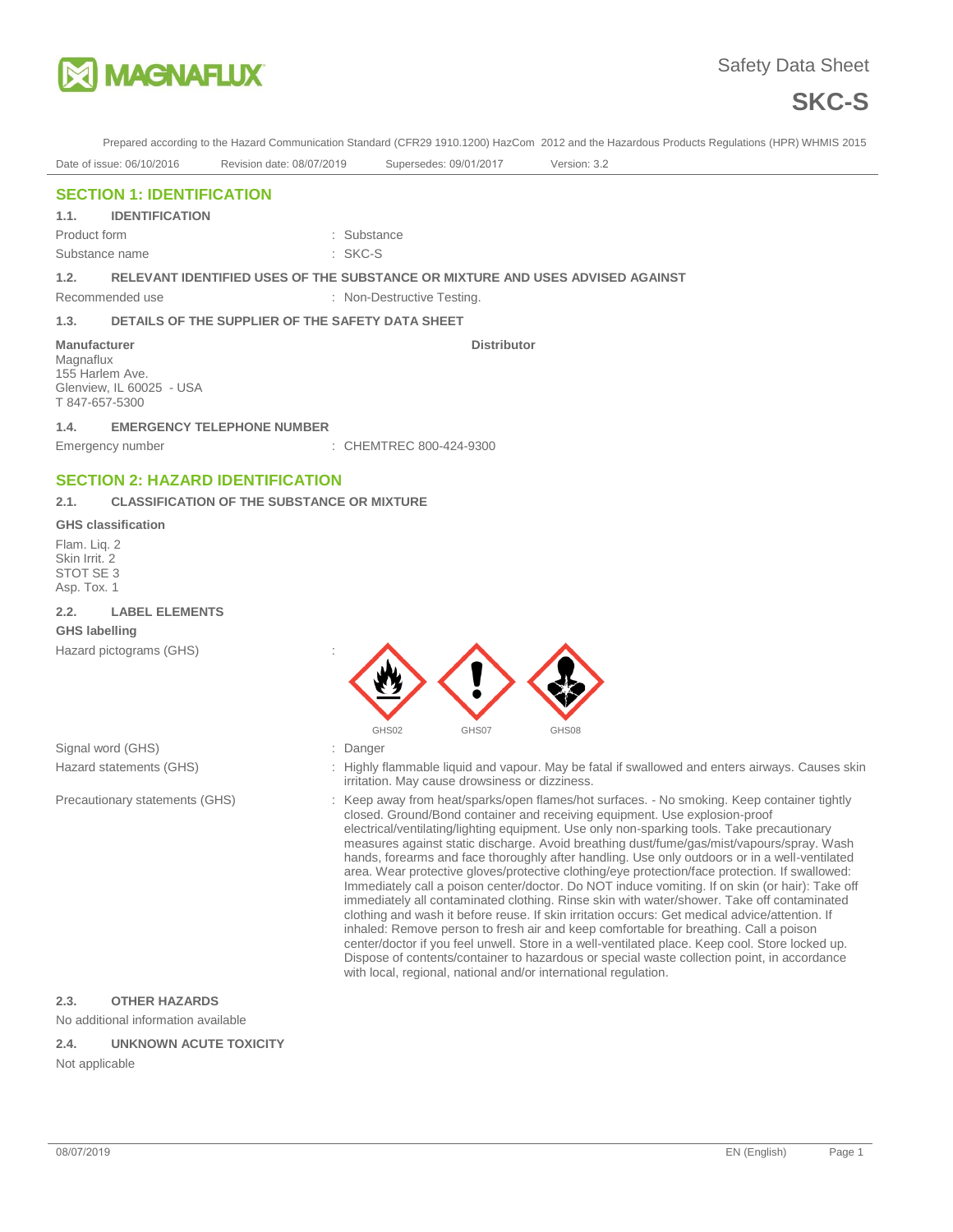

Prepared according to the Hazard Communication Standard (CFR29 1910.1200) HazCom 2012 and the Hazardous Products Regulations (HPR) WHMIS 2015

## **SECTION 3: COMPOSITION/INFORMATION ON INGREDIENTS**

# **3.1. SUBSTANCES**

| /Name                                  | <b>Product identifier</b> |     |
|----------------------------------------|---------------------------|-----|
| Naphtha, petroleum, hydrotreated light | CAS-No.) 64742-49-0       | 100 |

#### **3.2. MIXTURES**

Not applicable

#### **SECTION 4: FIRST AID MEASURES**

#### **4.1. DESCRIPTION OF FIRST AID MEASURES**

| First-aid measures after inhalation   | : If inhaled, remove to fresh air. If not breathing, give artificial respiration. If breathing is difficult,<br>give oxygen. Call a POISON CENTER or doctor/physician if you feel unwell.           |  |
|---------------------------------------|-----------------------------------------------------------------------------------------------------------------------------------------------------------------------------------------------------|--|
| First-aid measures after skin contact | : If on skin (or hair): Take off immediately all contaminated clothing. Rinse skin with<br>water/shower. Wash clothing before re-using. If skin irritation occurs: Get medical<br>advice/attention. |  |
| First-aid measures after eye contact  | : IF IN EYES: Rinse cautiously with water for several minutes. Remove contact lenses, if present<br>and easy to do. Continue rinsing. If eye irritation persists: Get medical advice/attention.     |  |
| First-aid measures after ingestion    | : IF SWALLOWED: immediately call a POISON CENTER or doctor/physician. Do NOT induce<br>vomiting. Never give anything by mouth to an unconscious person.                                             |  |
| 4.2.                                  | <b>MOST IMPORTANT SYMPTOMS AND EFFECTS, BOTH ACUTE AND DELAYED</b>                                                                                                                                  |  |
| Symptoms/effects after inhalation     | : May cause drowsiness or dizziness. May cause irritation to the respiratory tract.                                                                                                                 |  |
| Symptoms/effects after skin contact   | : Causes skin irritation. Symptoms may include redness, edema, drying, defatting and cracking<br>of the skin.                                                                                       |  |
| Symptoms/effects after eye contact    | : May cause eye irritation. Symptoms may include discomfort or pain, excess blinking and tear<br>production, with marked redness and swelling of the conjunctiva.                                   |  |
| Symptoms/effects after ingestion      | : May be fatal if swallowed and enters airways. This product may be aspirated into the lungs and<br>cause chemical pneumonitis. May cause stomach distress, nausea or vomiting.                     |  |

#### **4.3. INDICATION OF ANY IMMEDIATE MEDICAL ATTENTION AND SPECIAL TREATMENT NEEDED**

Symptoms may be delayed. In case of accident or if you feel unwell, seek medical advice immediately (show the label where possible).

### **SECTION 5: FIREFIGHTING MEASURES**

| 5.1.             | <b>EXTINGUISHING MEDIA</b>                                   |                                                                                                                                                                                                                                       |
|------------------|--------------------------------------------------------------|---------------------------------------------------------------------------------------------------------------------------------------------------------------------------------------------------------------------------------------|
|                  | Suitable extinguishing media                                 | : Dry chemical. Carbon dioxide. Water spray. Water fog. Foam.                                                                                                                                                                         |
|                  | Unsuitable extinguishing media                               | : Do not use water jet.                                                                                                                                                                                                               |
| 5.2.             | <b>SPECIAL HAZARDS ARISING FROM THE SUBSTANCE OR MIXTURE</b> |                                                                                                                                                                                                                                       |
| Fire hazard      |                                                              | : Highly flammable liquid and vapour. Vapors may be heavier than air and may travel along the<br>ground to a distant ignition source and flash back. Products of combustion may include, and<br>are not limited to: oxides of carbon. |
| Explosion hazard |                                                              | : May form flammable/explosive vapour-air mixture. Intense heat may cause container to burst.                                                                                                                                         |
| Reactivity       |                                                              | : No dangerous reaction known under conditions of normal use.                                                                                                                                                                         |
| 5.3.             | <b>ADVICE FOR FIREFIGHTERS</b>                               |                                                                                                                                                                                                                                       |
|                  | Protection during firefighting                               | : Keep upwind of fire. Wear full fire fighting turn-out gear (full Bunker gear) and respiratory                                                                                                                                       |

# protection (SCBA). Cool closed containers exposed to fire with water spray.

# **SECTION 6: ACCIDENTAL RELEASE MEASURES**

# **6.1. PERSONAL PRECAUTIONS, PROTECTIVE EQUIPMENT AND EMERGENCY PROCEDURES**

General measures **interval measures** : Use personal protection recommended in Section 8. Isolate the hazard area and deny entry to unnecessary and unprotected personnel. Remove ignition sources. Use special care to avoid static electric charges. Use only non-sparking tools. Avoid breathing vapour or mist.

## **6.1.1. FOR NON-EMERGENCY PERSONNEL**

No additional information available

#### **6.1.2. FOR EMERGENCY RESPONDERS**

No additional information available

#### **6.2. ENVIRONMENTAL PRECAUTIONS**

Do not allow to enter into surface water or drains. Prevent entry to sewers and public waters.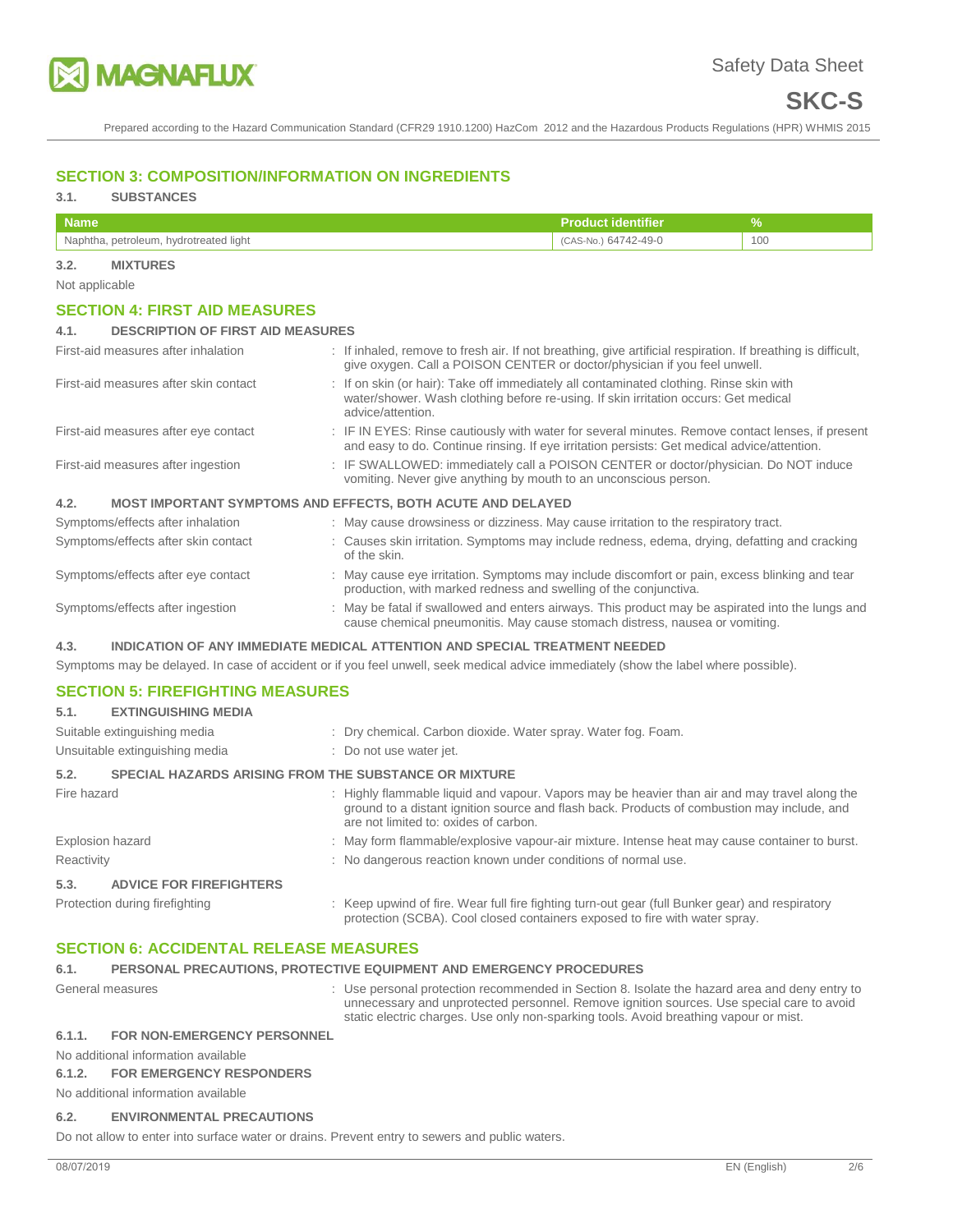

# Safety Data Sheet

# **SKC-S**

Prepared according to the Hazard Communication Standard (CFR29 1910.1200) HazCom 2012 and the Hazardous Products Regulations (HPR) WHMIS 2015

#### **6.3. METHODS AND MATERIAL FOR CONTAINMENT AND CLEANING UP**

| For containment |                                                                                     | : Stop leak without risks if possible. Dilute with water. Absorb and/or contain spill with inert<br>material (sand, vermiculite or other appropriate material), then place in suitable container. Do<br>not flush into surface water or sewer system. Wear recommended personal protective<br>equipment. Use explosion-proof equipment. |
|-----------------|-------------------------------------------------------------------------------------|-----------------------------------------------------------------------------------------------------------------------------------------------------------------------------------------------------------------------------------------------------------------------------------------------------------------------------------------|
|                 | Methods for cleaning up                                                             | : Sweep or shovel spills into appropriate container for disposal. Provide ventilation.                                                                                                                                                                                                                                                  |
| 6.4.            | <b>REFERENCE TO OTHER SECTIONS</b>                                                  |                                                                                                                                                                                                                                                                                                                                         |
|                 | For further information refer to section 8: "Exposure controls/personal protection" |                                                                                                                                                                                                                                                                                                                                         |
|                 | <b>SECTION 7: HANDLING AND STORAGE</b>                                              |                                                                                                                                                                                                                                                                                                                                         |
| 7.1.            | <b>PRECAUTIONS FOR SAFE HANDLING</b>                                                |                                                                                                                                                                                                                                                                                                                                         |
|                 | Additional hazards when processed                                                   | : Handle empty containers with care because residual vapours are flammable.                                                                                                                                                                                                                                                             |
|                 | Precautions for safe handling                                                       | : Keep away from sources of ignition - No smoking. Use only non-sparking tools. Use only<br>explosion-proof equipment. Take precautionary measures against static discharge. Avoid                                                                                                                                                      |

contact with skin and eyes. Avoid breathing dust/fume/gas/mist/vapours/spray. Do not swallow. Handle and open container with care. When using do not eat, drink or smoke. Use only outdoors or in a well-ventilated area.

# Hygiene measures **interpretatal in the contaminated clothing before reuse.** Always wash hands after handling the product.

# **7.2. CONDITIONS FOR SAFE STORAGE, INCLUDING ANY INCOMPATIBILITIES**

| Technical measures | : Proper grounding procedures to avoid static electricity should be followed.                                                                                                                  |
|--------------------|------------------------------------------------------------------------------------------------------------------------------------------------------------------------------------------------|
| Storage conditions | : Keep locked up and out of reach of children. Keep container tightly closed. Store in original<br>container protected from direct sunlight in a dry, cool and well-ventilated area, away from |
|                    | incompatibles. Do not expose to temperatures exceeding 50 °C/122 °F.                                                                                                                           |

# **SECTION 8: EXPOSURE CONTROLS/PERSONAL PROTECTION**

#### **8.1. CONTROL PARAMETERS**

| Naphtha, petroleum, hydrotreated light (64742-49-0) |                                                                 |                                                 |                                                                                                                                                                                               |
|-----------------------------------------------------|-----------------------------------------------------------------|-------------------------------------------------|-----------------------------------------------------------------------------------------------------------------------------------------------------------------------------------------------|
| <b>ACGIH</b>                                        | <b>ACGIH TWA</b>                                                |                                                 | 247 ppm/8h                                                                                                                                                                                    |
| 8.2.<br><b>EXPOSURE CONTROLS</b>                    |                                                                 |                                                 |                                                                                                                                                                                               |
| Appropriate engineering controls                    |                                                                 |                                                 | : Ensure good ventilation of the work station. Use explosion-proof ventilation equipment.                                                                                                     |
| Hand protection                                     | : Wear suitable gloves resistant to chemical penetration.       |                                                 |                                                                                                                                                                                               |
| Eye protection                                      | : Safety glasses or goggles are recommended when using product. |                                                 |                                                                                                                                                                                               |
| Skin and body protection                            |                                                                 | : Wear suitable protective clothing.            |                                                                                                                                                                                               |
| Respiratory protection                              |                                                                 | safe working limits of the selected respirator. | : In case of insufficient ventilation, wear suitable respiratory equipment. Respirator selection<br>must be based on known or anticipated exposure levels, the hazards of the product and the |
| Environmental exposure controls                     |                                                                 | : Avoid release to the environment.             |                                                                                                                                                                                               |
| Other information                                   |                                                                 | smoke when using this product.                  | : Handle in accordance with good industrial hygiene and safety procedures. Do not eat, drink or                                                                                               |

# **SECTION 9: PHYSICAL AND CHEMICAL PROPERTIES**

#### **9.1. INFORMATION ON BASIC PHYSICAL AND CHEMICAL PROPERTIES**

| <b>Physical state</b>                      | : Liquid                              |
|--------------------------------------------|---------------------------------------|
| Appearance                                 | : Clear                               |
| Colour                                     | : Colourless                          |
| Odour                                      | : Hydrocarbon                         |
| Odour threshold                            | : No data available                   |
| pH                                         | : Neutral                             |
| Melting point                              | : No data available                   |
| Freezing point                             | : No data available                   |
| Boiling point                              | : ~118 °C (~245 °F)                   |
| Flash point                                | : 15 °C (59 °F)                       |
| Relative evaporation rate (butylacetate=1) | : 1                                   |
| Flammability (solid, gas)                  | : Highly flammable liquid and vapour. |
| Vapour pressure                            | : No data available                   |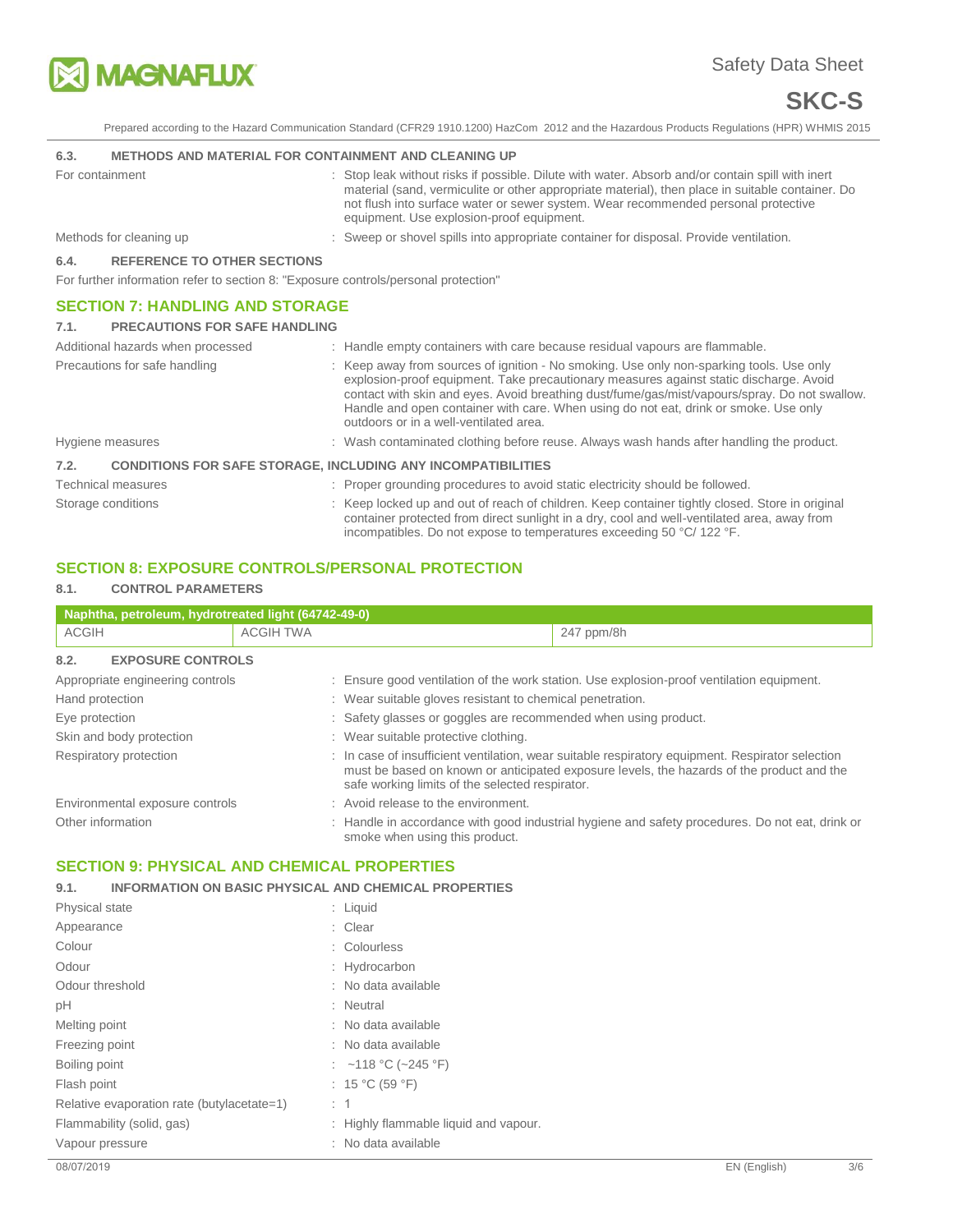

# **SKC-S**

Prepared according to the Hazard Communication Standard (CFR29 1910.1200) HazCom 2012 and the Hazardous Products Regulations (HPR) WHMIS 2015

|                           | Relative vapour density at 20 °C      |  | : No data available   |
|---------------------------|---------------------------------------|--|-----------------------|
| Relative density          |                                       |  | : 0.76                |
| Solubility                |                                       |  | : No data available   |
|                           | Partition coefficient n-octanol/water |  | : No data available   |
|                           | Auto-ignition temperature             |  | : No data available   |
| Decomposition temperature |                                       |  | : No data available   |
| Viscosity, kinematic      |                                       |  | $: 0.786 \text{ cSt}$ |
| Viscosity, dynamic        |                                       |  | : No data available   |
| <b>Explosive limits</b>   |                                       |  | : No data available   |
| Explosive properties      |                                       |  | : No data available   |
| Oxidising properties      |                                       |  | : No data available   |
| 9.2.                      | <b>OTHER INFORMATION</b>              |  |                       |
| VOC content               |                                       |  | $: 750$ q/l           |

# **SECTION 10: STABILITY AND REACTIVITY**

#### **10.1. REACTIVITY**

No dangerous reaction known under conditions of normal use.

## **10.2. CHEMICAL STABILITY**

Stable under normal conditions. May form flammable/explosive vapour-air mixture.

#### **10.3. POSSIBILITY OF HAZARDOUS REACTIONS**

No dangerous reactions known under normal conditions of use.

#### **10.4. CONDITIONS TO AVOID**

Heat. Sources of ignition. Direct sunlight. Incompatible materials.

#### **10.5. INCOMPATIBLE MATERIALS**

Oxidizing materials.

#### **10.6. HAZARDOUS DECOMPOSITION PRODUCTS**

May include, and are not limited to: oxides of carbon. May release flammable gases.

#### **SECTION 11: TOXICOLOGICAL INFORMATION**

#### **11.1. INFORMATION ON TOXICOLOGICAL EFFECTS**

| Acute toxicity (oral)       | : Not classified. |
|-----------------------------|-------------------|
| Acute toxicity (dermal)     | : Not classified. |
| Acute toxicity (inhalation) | : Not classified. |

| Naphtha, petroleum, hydrotreated light (64742-49-0) |                                                 |  |  |  |
|-----------------------------------------------------|-------------------------------------------------|--|--|--|
| LD50 oral rat                                       | $> 5000$ mg/kg                                  |  |  |  |
| LD50 dermal rabbit                                  | $>3160$ mg/kg                                   |  |  |  |
| LC50 inhalation rat                                 | 73680 ppm/4h                                    |  |  |  |
| Skin corrosion/irritation                           | : Causes skin irritation.                       |  |  |  |
|                                                     | pH: Neutral                                     |  |  |  |
| Serious eye damage/irritation                       | : Not classified.                               |  |  |  |
|                                                     | pH: Neutral                                     |  |  |  |
| Respiratory or skin sensitisation                   | : Not classified.                               |  |  |  |
| Germ cell mutagenicity                              | : Not classified.                               |  |  |  |
| Carcinogenicity                                     | : Not classified.                               |  |  |  |
| Reproductive toxicity                               | : Not classified.                               |  |  |  |
| STOT-single exposure                                | : May cause drowsiness or dizziness.            |  |  |  |
| STOT-repeated exposure                              | : Not classified.                               |  |  |  |
| Aspiration hazard                                   | : May be fatal if swallowed and enters airways. |  |  |  |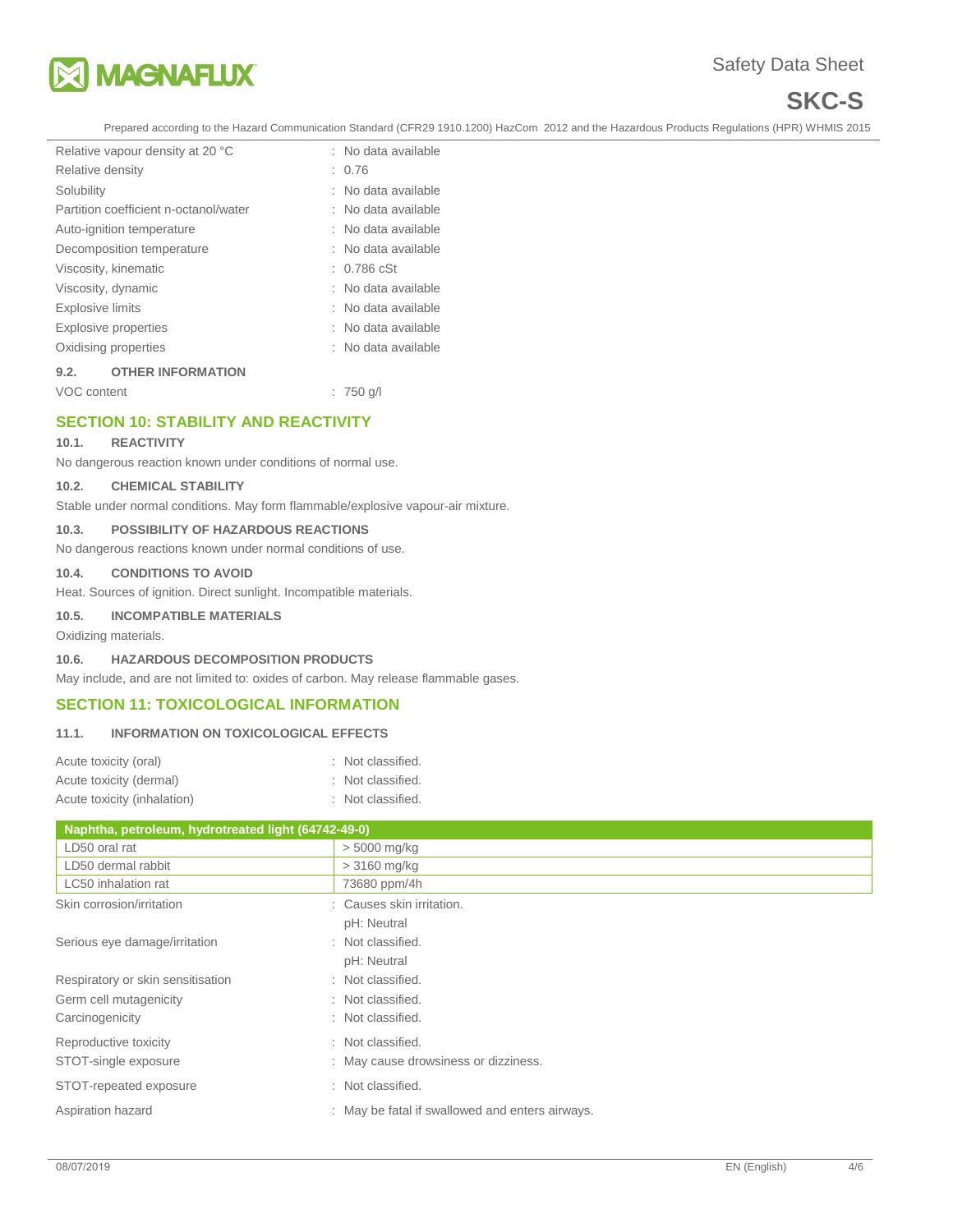

# **SKC-S**

Prepared according to the Hazard Communication Standard (CFR29 1910.1200) HazCom 2012 and the Hazardous Products Regulations (HPR) WHMIS 2015

| <b>SKC-S</b>                                    |                                                                                                                                                                                 |
|-------------------------------------------------|---------------------------------------------------------------------------------------------------------------------------------------------------------------------------------|
| Viscosity, kinematic (calculated value) (40 °C) | $0.786$ mm <sup>2</sup> /s                                                                                                                                                      |
| Symptoms/effects after inhalation               | : May cause drowsiness or dizziness. May cause irritation to the respiratory tract.                                                                                             |
| Symptoms/effects after skin contact             | : Causes skin irritation. Symptoms may include redness, edema, drying, defatting and cracking<br>of the skin.                                                                   |
| Symptoms/effects after eye contact              | : May cause eye irritation. Symptoms may include discomfort or pain, excess blinking and tear<br>production, with marked redness and swelling of the conjunctiva.               |
| Symptoms/effects after ingestion                | : May be fatal if swallowed and enters airways. This product may be aspirated into the lungs and<br>cause chemical pneumonitis. May cause stomach distress, nausea or vomiting. |
| Other information                               | : Likely routes of exposure: ingestion, inhalation, skin and eye.                                                                                                               |
|                                                 |                                                                                                                                                                                 |

# **SECTION 12: ECOLOGICAL INFORMATION**

### **12.1. TOXICITY**

Ecology - general **Ecology** - general  $\cdot$  May cause long-term adverse effects in the aquatic environment.

#### **12.2. PERSISTENCE AND DEGRADABILITY**

| SKC-S                                     |                  |
|-------------------------------------------|------------------|
| Persistence and degradability             | Not established. |
| 12.3.<br><b>BIOACCUMULATIVE POTENTIAL</b> |                  |
| C <sub>1</sub>                            |                  |

| ______<br><b>SKC-S</b>                                    |      |
|-----------------------------------------------------------|------|
| $\overline{\phantom{a}}$<br>⇒otentia∟<br>$\cdots$<br>TIVE | יוור |
|                                                           |      |

# **12.4. MOBILITY IN SOIL**

No additional information available

#### **12.5. OTHER ADVERSE EFFECTS**

| Effect on the global warming | : No known effects from this product. |
|------------------------------|---------------------------------------|
|                              |                                       |

Other information **interest in the contract of the Contract Contract Contract Contract Contract Contract Contract Contract Contract Contract Contract Contract Contract Contract Contract Contract Contract Contract Contract** 

# **SECTION 13: DISPOSAL CONSIDERATIONS**

# **13.1. WASTE TREATMENT METHODS**

| Product/Packaging disposal recommendations | Dispose in a safe manner in accordance with local/national regulations.                                |
|--------------------------------------------|--------------------------------------------------------------------------------------------------------|
| Additional information                     | : Handle empty containers with care because residual vapours are flammable. Do not reuse<br>container. |

#### **SECTION 14: TRANSPORT INFORMATION**  In accordance with DOT/TDG/IATA/IMDG

| <u>III accordance with DO M DOMATA INDO</u> |                                                                         |
|---------------------------------------------|-------------------------------------------------------------------------|
| <b>DOT</b>                                  | UN1268 Petroleum Distillates, n.o.s. (Naphtha) 3 II, marine pollutant   |
| <b>Transportation of Dangerous Goods</b>    | UN1268 Petroleum Distillates, n.o.s. (Naphtha) 3 II, marine pollutant   |
| <b>IATA</b>                                 | : UN1268 Petroleum Distillates, n.o.s. (Naphtha) 3 II, marine pollutant |
| <b>IMDG</b>                                 | UN1268 Petroleum Distillates, n.o.s. (Naphtha) 3 II, marine pollutant   |
|                                             |                                                                         |

# **SECTION 15: REGULATORY INFORMATION**

#### **15.1. FEDERAL REGULATIONS**

All components of this product are listed, or excluded from listing, on the United States Environmental Protection Agency Toxic Substances Control Act (TSCA) inventory.

All components of this product are listed, or excluded from listing, on the Canadian DSL (Domestic Substances List) and NDSL (Non-Domestic Substances List) inventories.